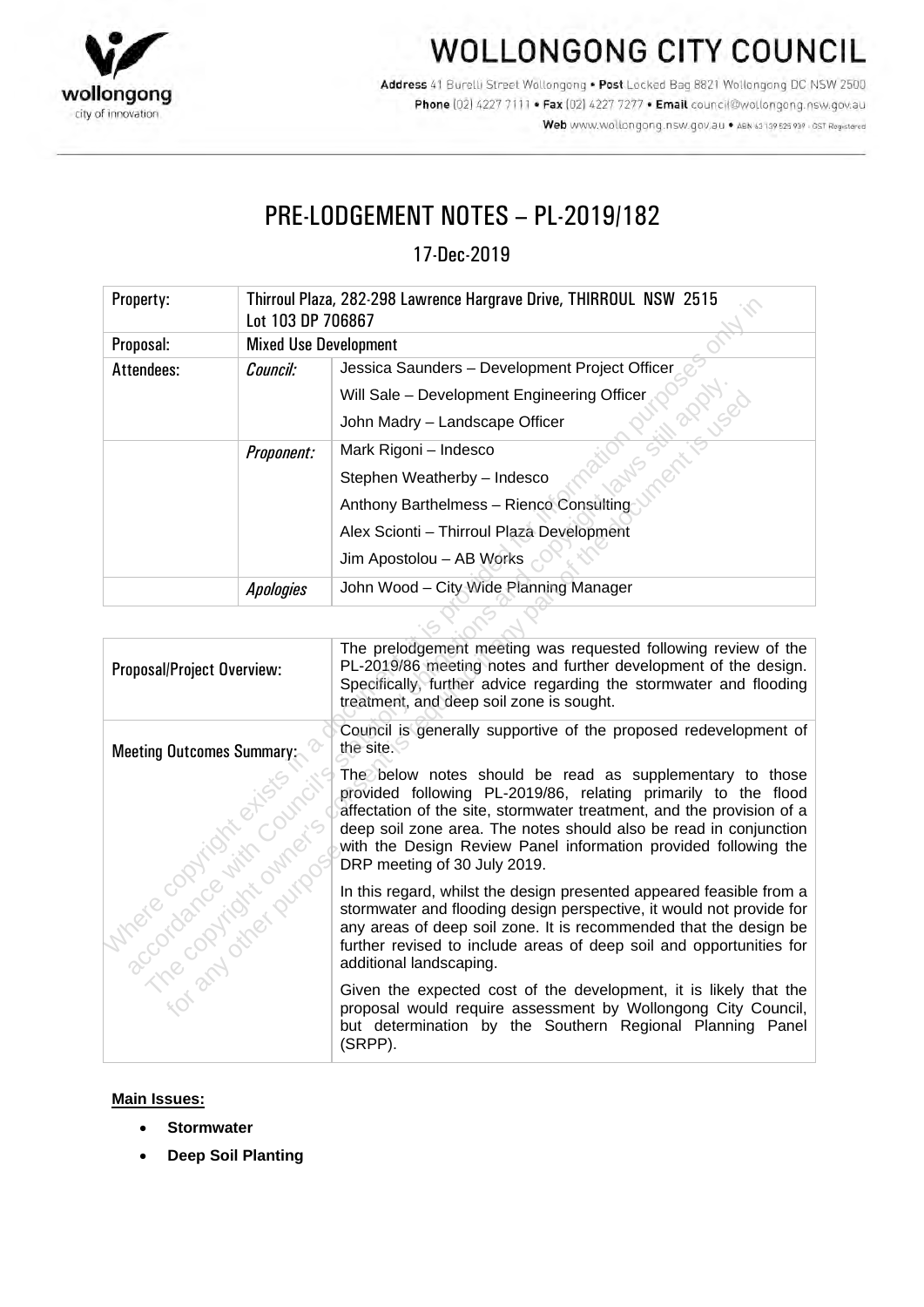#### **Planning:**

#### **Relevant Environmental Planning Instruments**

The provisions of all relevant Environmental Planning Instruments and Development Control Plan(s) must be addressed within the Statement of Environmental Effects (SEE).

The relevant Environmental Planning Instruments and Development Control Plans are:

- SEPP (State and Regional Development) 2011
- SEPP (Infrastructure) 2007
- SEPP No. 55 Remediation of Land
- SEPP No. 64 Advertising and Signage
- SEPP No. 65 Design Quality of Residential Apartment Development
- SEPP (Coastal Management) 2018
- SEPP (Building Sustainability Index: BASIX) 2004
- Wollongong Local Environmental Plan (WLEP) 2009
- Wollongong Development Control Plan (WDCP) 2009
- Wollongong City-Wide Development Contributions Plan 2019

With regard to the proposed location of the deep soil zone, the following comments are provided:

#### **Apartment Design Guide**

The Apartment Design Guide provides a number of diagrams with regard to how deep soil zones are to be considered, notably the cross section provided at figure 3A.5 and 3E.1, extracted below. The diagrams provided indicate that deep soil zones are not to have any infrastructure beneath them.



Figure 3A.5 Cross section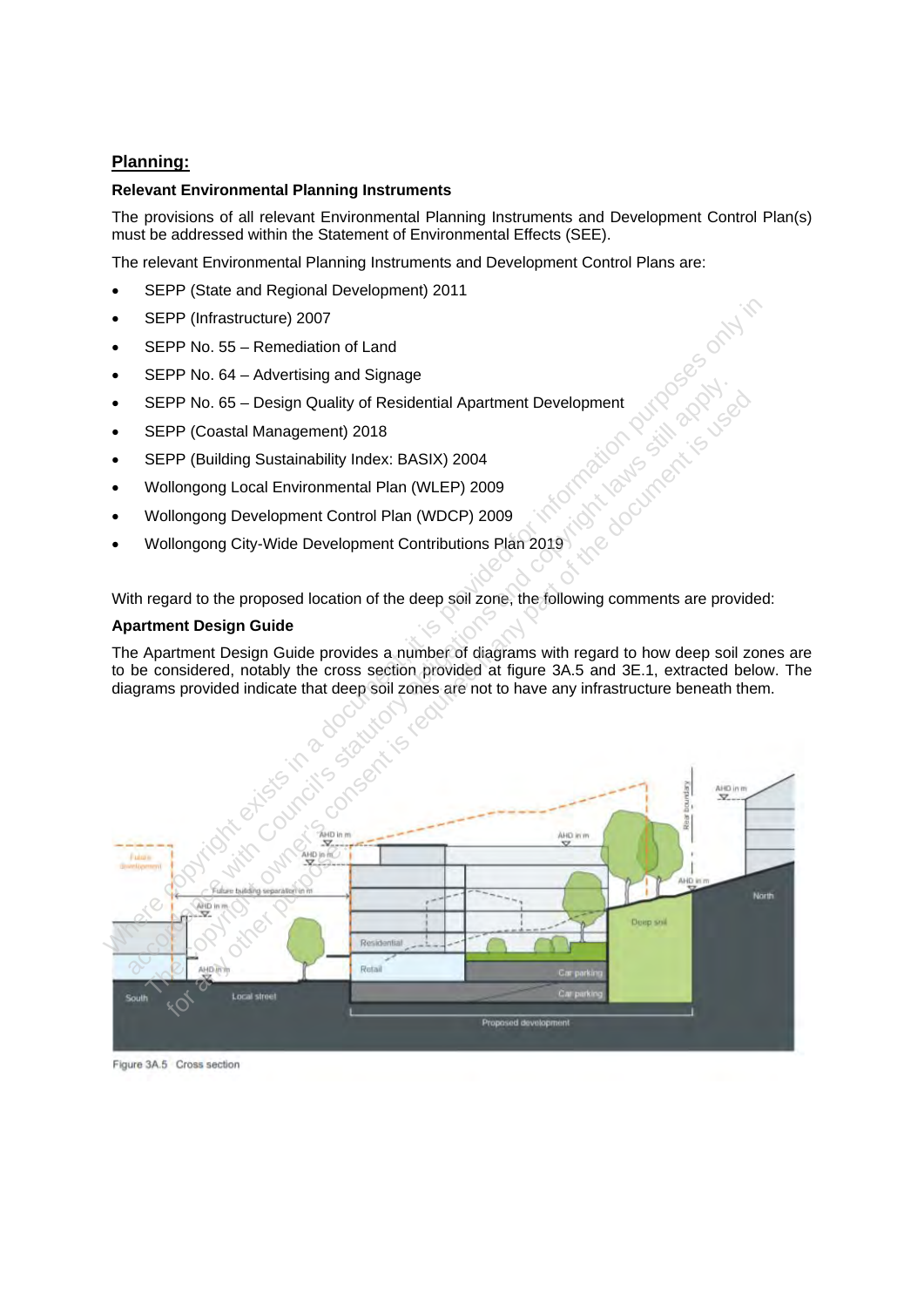

Part 3E also provides objectives and design criteria for deep soil zones specifically.

For a site with an area in excess of 1500sqm, Objective 3E-1 requires deep soil zones to have a minimum dimension of 6m, and a total area of 7% of the site is to be provided as deep soil zone.

The design guidance in this regard also refer to locating the deep soil areas to retaining existing vegetation.

The submitted schematic flood storage plan provided with the PL request indicates that the deep soil zone is proposed with dimensions of 4m wide x 1.2m deep. This design would not be considered to satisfy part 3E of the ADG. This area could be considered part of the overall landscaped area for the site, but would not be considered deep soil zone.

The ADG also defines deep soil zone as per the following:

Deep soil zone area of soil within a development that are unimpeded by buildings or structures above and below ground and have a minimum dimension of 6m. Deep soil zones exclude basement car parks, services, swimming pools, tennis courts and impervious surfaces including car parks, driveways and roof areas **Example 18 and Constrainers**<br>
Figure 3E.1 Opportunities for deep soll zones are increased when parking<br>
The with an area in excess of 1500sqm, Objective's 3E-1 requires deep soli zones<br>
are with an area in excess of 1500s The pontunities for deep sol zones are increased when parking<br>and the consention of the consention of the documentation of the documentation<br>at a site with an area in excess of 1500sqm, Objective 3E-1 requires deep soil zo

It is not considered that the area shown would satisfy this definition.

#### **Design Review Panel**

The comments from the DRP meeting held on the 30 July included reference to the deep soil zone, as per the below:

*The DSZ* (deep soil zone) *at the western edge adjoining the rail corridor seems a logical location for this. The requirement for this to remain permeable and have no structures within it must be demonstrated. Initial concerns include the resolution of the courtyard walls to avoid intrusive footings, the diversion of the stormwater mains through this zone (and its negative impact on meaningful tree planting), the ability to prevent the future residents from paving over this area.* **Review Panel<br>
Inments from the DRP mee<br>
below:**<br> *Z* (deep soil zone) at the w<br> *e requirement for this to restrated. Initial concerns incl<br>
<i>is the ability to provent the* 

The design presented would not be considered to be consistent with the DRP comments provided.

#### **Wollongong Development Control Plan 2009**

Deep soil is defined within the WDCP 2009 as per the following:

Deep Soil Zone: Refers to an area of the site that is not to be built upon, or underneath, thereby leaving an area of deep, soft soil for substantial deep-rooted vegetation, natural vegetation and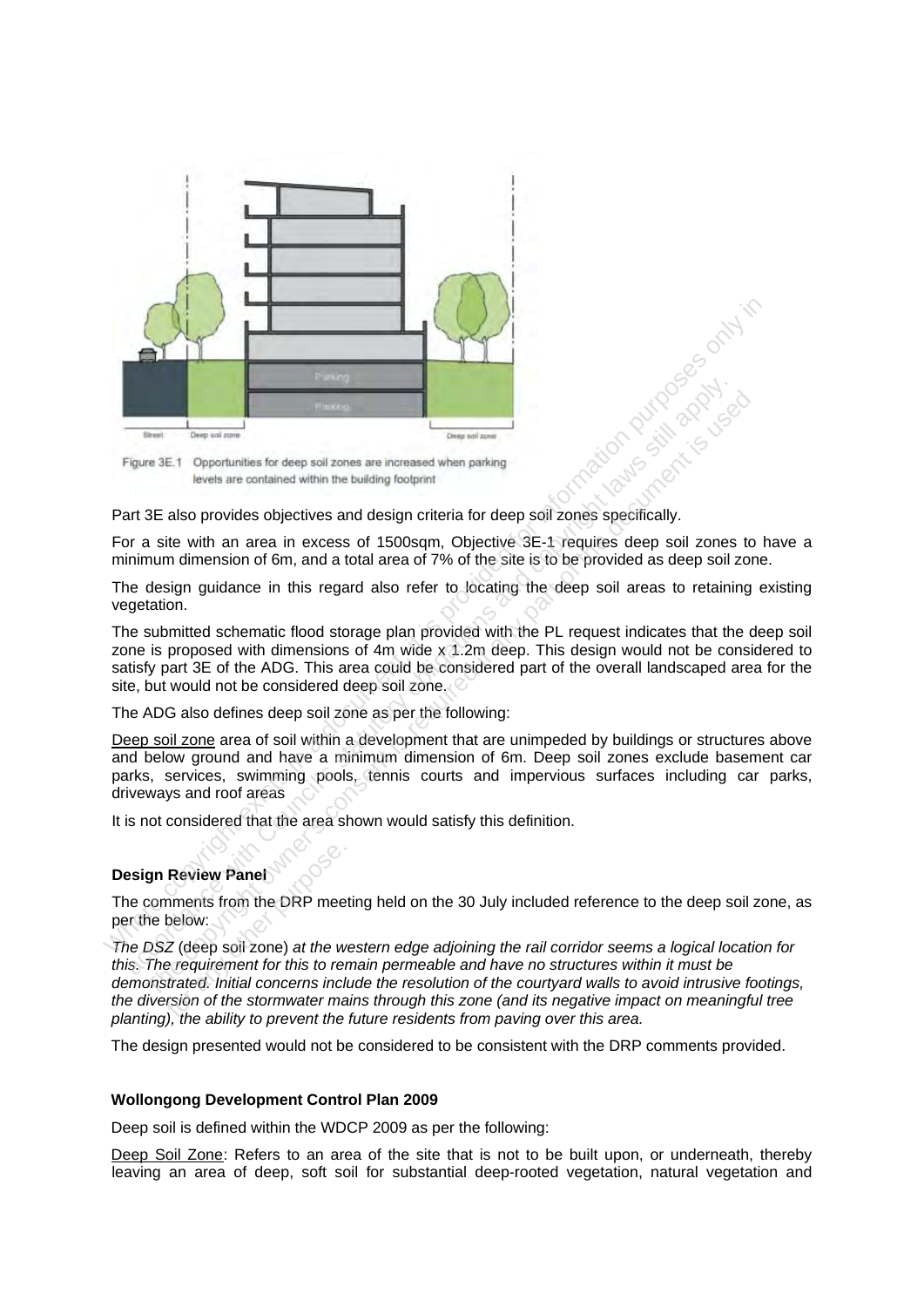natural drainage. This area may be included in private open space but is not included in the minimum private open space area calculations

It is not considered that the area shown would satisfy this definition.

An alternate design which provides for additional areas for deep soil planting should be explored.

Additional comments:

- The design presented would include significant excavation in close proximity to the boundary with Sydney Trains land. Ongoing discussion with Sydney Trains regarding the design is recommended.
- Works are indicated within the area of Lot 102 DP 706867. Owners consent would therefore be required from Councils property department, and that lot would be required to form part of the development application. Clarification as to the works on this lot proposed as part of the development application (i.e. whether the drainage works could occur without demolishing the existing building or whether it would be required as part of the development) should be provided.

#### **Stormwater/Flooding:**

#### Stormwater:

- water/Flooding:<br>
water:<br>
On site detention is required where the increase in impervious area as a result of the development is greater than 100m<sup>2</sup> {it is noted the site falls within an OSD concession zone however flows are not directed to receiving waters prior to being conveyed through intervening property as per 12.1.2 (i)}. The development will need be designed to comply Chapter E14 (Stormwater Management) of the Wollongong Development Control Plan (DCP) 2009. A Stormwater Concept Plan will need to be prepared by a suitably qualified civil engineer in accordance with Chapter E14 and submitted with the development application. with Sydney Trains land. Ongoing discussion with Sydney Trains regarding the des<br>
wecommended.<br>
Works are indicated within the area of Lot 102 DP 706867. Owners consent would the<br>
be required from Councils property departm the development application. Clarification as to the works on this lot proposed as<br>development application (i.e. whether the drainage works could occur without dem<br>existing building or whether it would be required as part The development must be designed to accept and caler for used occurre without demotist<br>or divelopment application (i.e. whether the drainage works could occur without demotist<br>existing building or whether it would be requi
	- Pump systems only to include driveways falling in, subsoil drainage and vehicle drop water as per 11.3.11 of Chapter E14
- Discharge to the street from the site must be via gravity.
- The development must be designed to accept and cater for upslope runoff as per section 11.3.17 of Chapter E14. Details of the upslope catchment must be provided.
- The landscape and stormwater plans for the development will need to be compatible. Stormwater lines must not interact with existing or proposed trees, including where proposed easements will be provided.
- Details of retaining walls must be provided including top of wall levels, bottom of wall levels and locations.
- Generally, encroachment of any of the building structure over common stormwater lines or easements is contrary to section 11.4 of Chapter E14, however given that there is an existing encroachment over the stormwater line and that it is an asset in private ownership it is considered appropriate to build over subject to the upgrade of the stormwater infrastructure, 100 year design life, appropriate maintenance access and maintaining hydraulic performance asements will be provided.<br>
Jetails of retaining walls mucations.<br>
Generally, encroachment of<br>
Sements is contrary to se<br>
proposition over the stromation of the stromation<br>
Compared appropriate to the proposition of the st
- The DP for the site and Councils records indicate that there are multiple piped watercourses within the site. The location of the existing piped watercourse will to be impacted by the proposed basement. The design of the development must ensure the sites ability to allow flows to enter and exit the site replicating the existing distribution of flows. Hydraulic modelling and detailed stormwater design must be undertaken for the development by a suitably qualified civil engineer. The hydraulic stormwater analysis (DRAINs or similar) of the piped system will need to be undertaken for all storm events (1 through 100 year).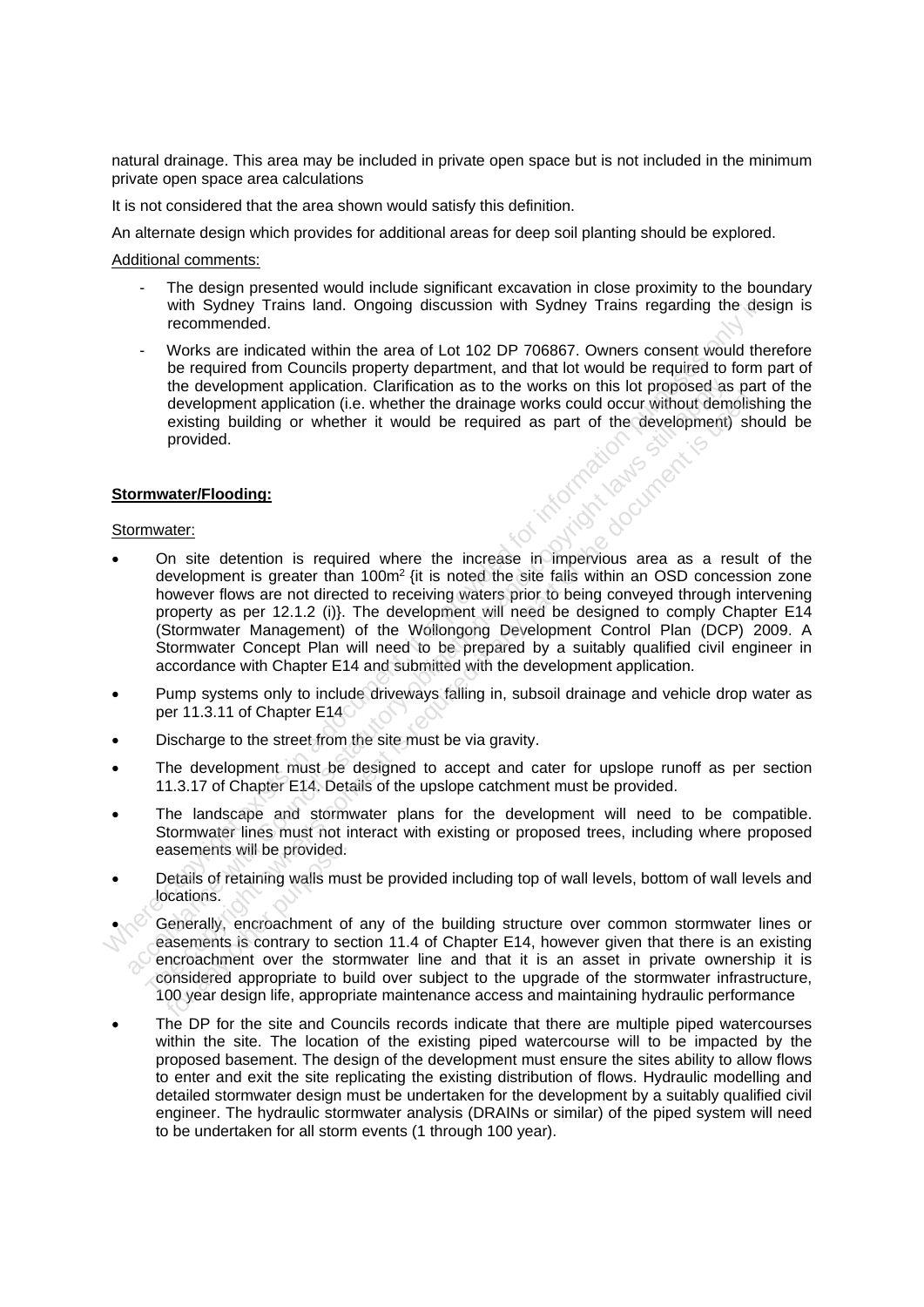• Survey details (including depth, location, alignment, invert levels, surface levels, capacity/size, etc) must be provided for all stormwater infrastructure from upslope of the railway line to sufficiently downstream to allow accurate modelling of the drainage network.

#### Flooding

- Councils records indicated that the site is flood risk precinct under review and was previously medium flood risk.
- Development on the site is subject to the controls in Chapters E13 (Floodplain Management) and E14 (Stormwater Management) of the Wollongong Development Control Plan (WDCP) 2009.
- An independent detailed survey plan of the site and frontage prepared by a registered surveyor to Australian Height Datum (AHD), including lot boundaries, contours/spot levels, easements, services, roads, watercourse channel and top and bottom of bank, etc. will need to be submitted with the development application.
- Flood information can be obtained via Council's Flood Level Information Request Form found on Council's website www.wollongong.nsw.gov.au or via Council's online services at a cost of approximately \$85.00.
- A 2D flood study shall be provided for the subject development. The flood study shall be prepared by a suitably qualified civil engineer, strictly in accordance with Chapters E13 and E14 of the Wollongong DCP2009. The purpose of the flood study is to determine flood levels and flood risk precincts applicable to the development/site and to demonstrate that the proposal meets all of the requirements schedule 2 of Chapter E13 of the Wollongong DCP2009 for the development types. Based on the proposed encroachment within the flood extent the flood study will need to include pre and post development flood modelling to demonstrate no detrimental external impacts as a result of the development. medium flood risk is a dolphath to the controls in Chapters E13 (Floodplain Manage<br>and E14 (Stormwater Management) of the Wollongong Development Control Plan (W<br>2009<br>- An independent detailed survey plan of the site and fr <ul>\n<li>An independent detailed survey plan of the site and frontage prepared by a survey and sexoments, services, roads, watercourse channel and top and bottom, both, etc. the submitted with the development application.</li>\n<li>Food information can be obtained via Council's Floed Levell information. Request on Council, with the development application.</li>\n<li>4.20th food study shall be provided for the subject development. The flood study she prepared by a suitably qualified civil engineer, strictly in accordance with Chapters E14 of the Woulongong DCP2009. The purpose of the flood study is to determine the approach of the Gvel and food risk predicted with the performance of the food study is to determine the proposed. The purpose of the food study is to determine the OCP2009 for the development types. Based on the proposed encounter. In the Woulongong DCP2009 for the development, these. Based on the proposed encounter. The 13 of the Finder the teat and the site and three states of the state and the seasoned by the seasoned to the summitted with the development application.<br>
Flood information can be obtained via Council's Flood Level information Reques
	- Flood modelling must be undertaken in accordance with Councils current Blockage policy
	- Flood modelling must consider surcharge flows from the stormwater system within the site in the event of blockage or overload in the existing scenario (i.e. pre development)
	- The key flooding items are floor levels, impacts, evacuation and basement entry levels
	- With respect to floor level requirements for 'Shops', where practical (i.e./ appropriate offset from the street to achieve, etc) floor levels must be in accordance with the minimum habitable floor level requirements. Where floor levels for 'shops' are below the minimum habitable floor level, more than 30% pf the floor area must be above the minimum habitable floor level or the premise is to be flood proofed below the design floor level (Part 5 of Chapter E13 - Schedule 2).

**Should flood proofing be proposed, details of the flood proofing system to ensure no ingress of flood waters must be provided.**

- **With respect to the above, all future uses for the development must be considered when proposing floor levels as floor levels below the minimum habitable floor level are only considered appropriate for 'shops'. Any other future use would require floor levels that comply with the minimum habitable floor level which may result in future works or issues with access to the development.** For an above purpose.<br>
For an above purpose.<br>
Should flood proofing be<br>
ingress of flood waters<br>
With respect to the above<br>
when proposing floor level<br>
only considered approprievels<br>
that comply with t
- Filling in the floodplain is to be undertaken in accordance with the requirements of note (b) of Schedule 2 as the site is East of the railway line and within the Hewitts Creek Catchment
- Modifications to the watercourse are generally not supported as per section 10.3.17 of Chapter E14. Loss of development potential is not considered justification for modification. The application will need to demonstrate compliance with the objectives and performance criteria of Chapter E13.
- Comments with respect to the proposed plans and flood acceptance method are as follows: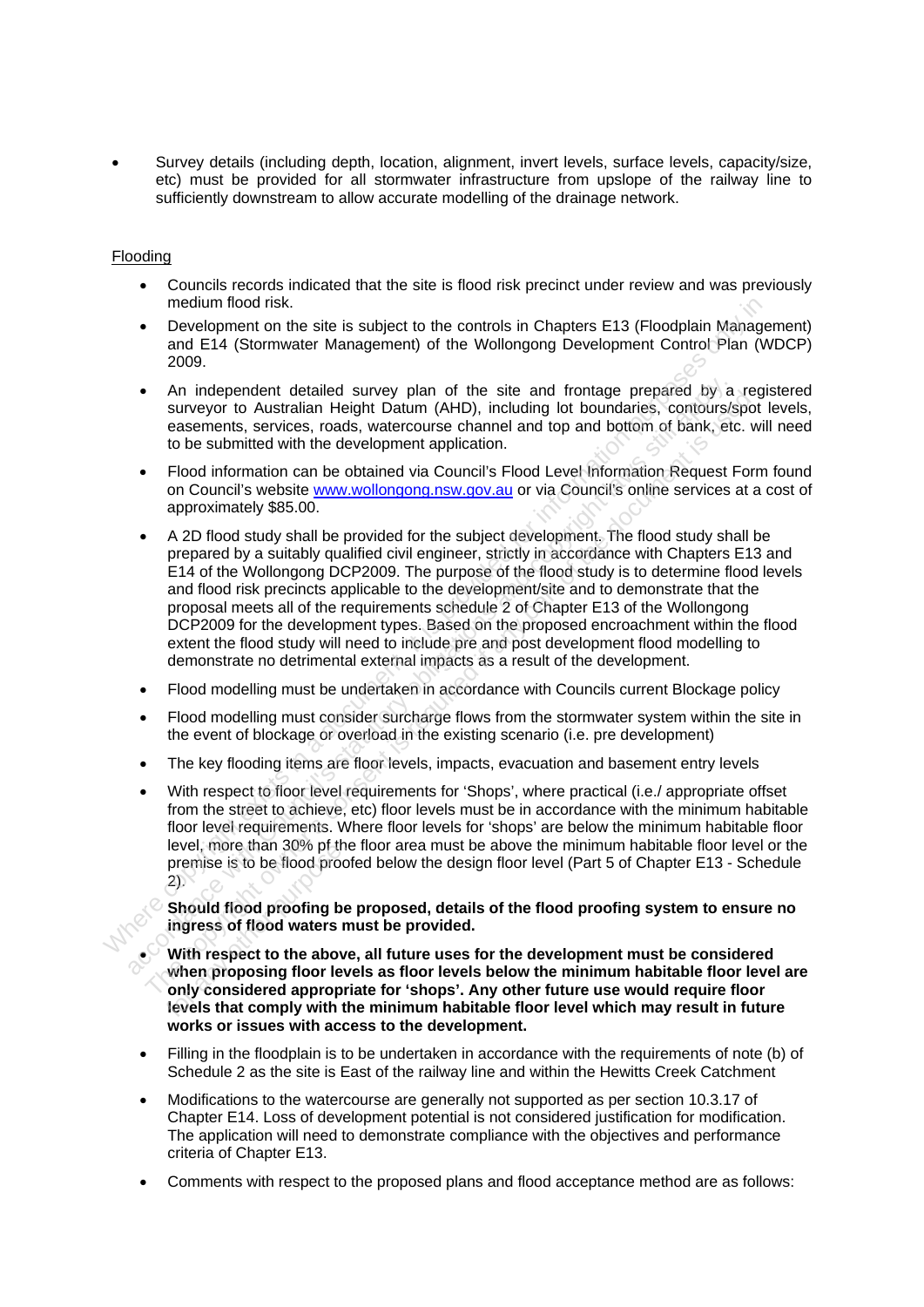- Appears works may be required on Sydney Trains land to allow stormwater works to be undertaken, this needs to be confirmed on plans and where required owners consent provided. Notwithstanding, Sydney Trains will likely receive a referral for the development, so it is recommended that initial correspondence be undertaken with them prior to lodging a DA
- Based on the width of the proposed flood acceptance tank and arrangement of the stormwater lines entering at 90 degrees it needs to be demonstrate that there is an appropriate offset from the outlet to the wall to ensure hydraulic function, structural integrity/force is considered, etc. This must be demonstrated with any DA for the development.
- Hydraulic stormwater modelling (DRAINs or similar) must be undertaken to demonstrate existing flow distribution/flow rates are replicated in all storm events (1 through to 100 year)
- Confirmation of all existing stormwater infrastructure must be provided including Survey details (including depth, location, alignment, invert levels, surface levels, capacity/size, etc.)
- Appropriate losses need to be considered where modifications are proposed to stormwater alignment and must be included in hydraulic stormwater modelling
- Works appear to be required outside the development lot (on lot Lot 102 DP 706867) to decommission and reinstate the stormwater line. Owners consent would be required for the works.
- The development must demonstrate maintenance is able to be achieved, appropriate access is provided/achievable for maintenance, details of the proposed maintenance method and limiting access for public safety to all proposed stormwater/flooding infrastructure proposed
- Based on the proposed cross section of the upslope catchment acceptance method it must be demonstrated that the width of the grate is sufficient to allow flows to enter the grate taking into consideration (maximum velocity, drop height, width, blockage, projected dropping water profile, etc) where the state that in a document with a document when the a document where the properties and the considered, etc. This must be undertaken to demonstrate existing flow distribution/flow rates are replicated in all storm between text to the existing statutor and the statutory and a statutory in the statutory of the statutory density (statutory density capacity size, etc.) Appropriate losses need to be considered where modifications are pro through to 100 year)<br>
Confirmation of all existing stormwater infrastructure must be provided includin<br>
Survey details (including depth, location, alignment, invert levels, surface levels<br>
capacity/size, etc.)<br>
Appropriate
	- The proposed grated inlet structure must consider appropriate blockage factors

**Contact Details:** The applicant's Consulting Engineer may contact Council's Stormwater Engineer through Council's Customer Service Centre on the telephone number (02) 4227 7111 if any issues arise through the design phase prior to the lodgement of the development application**.** 

#### **Landscaping:**

It is Councils Landscape Officers opinion that if a flood storage area or OSD is to be sited along western boundary adjoining Illawarra Railway, this area would cease being a deep soil zone. This area would rather be a planter box on structure. **Example:**<br>
uncils Landscape Officers<br>
boundary adjoining Illaway<br>
uld rather be a planter box<br>
area to be considered as<br>
we the objectives of the considered by<br>
powing matters should be considered

For an area to be considered as 'deep soil zone', the applicant would need to demonstrate an intent to achieve the objectives of the controls relating to deep soil zone areas.

The following matters should be considered in the development of the landscaping design:

- The 1.2m depth proposed is an absolute minimum for podium planting to be considered as landscaped area. A depth of 1800mm would be more appropriate for a deep soil area, with depths of 5-6m+ to enable larger trees to become established.
- The base of the planter box must be screeded away from building. The design should reflect this.
- All podium planting areas are to have a waterproofing membrane that can provide a minimum 10 year warranty on product. Most importantly protective boarding is to be installed to protect membrane from damage such as 7.5mm hardieplank or equivalent.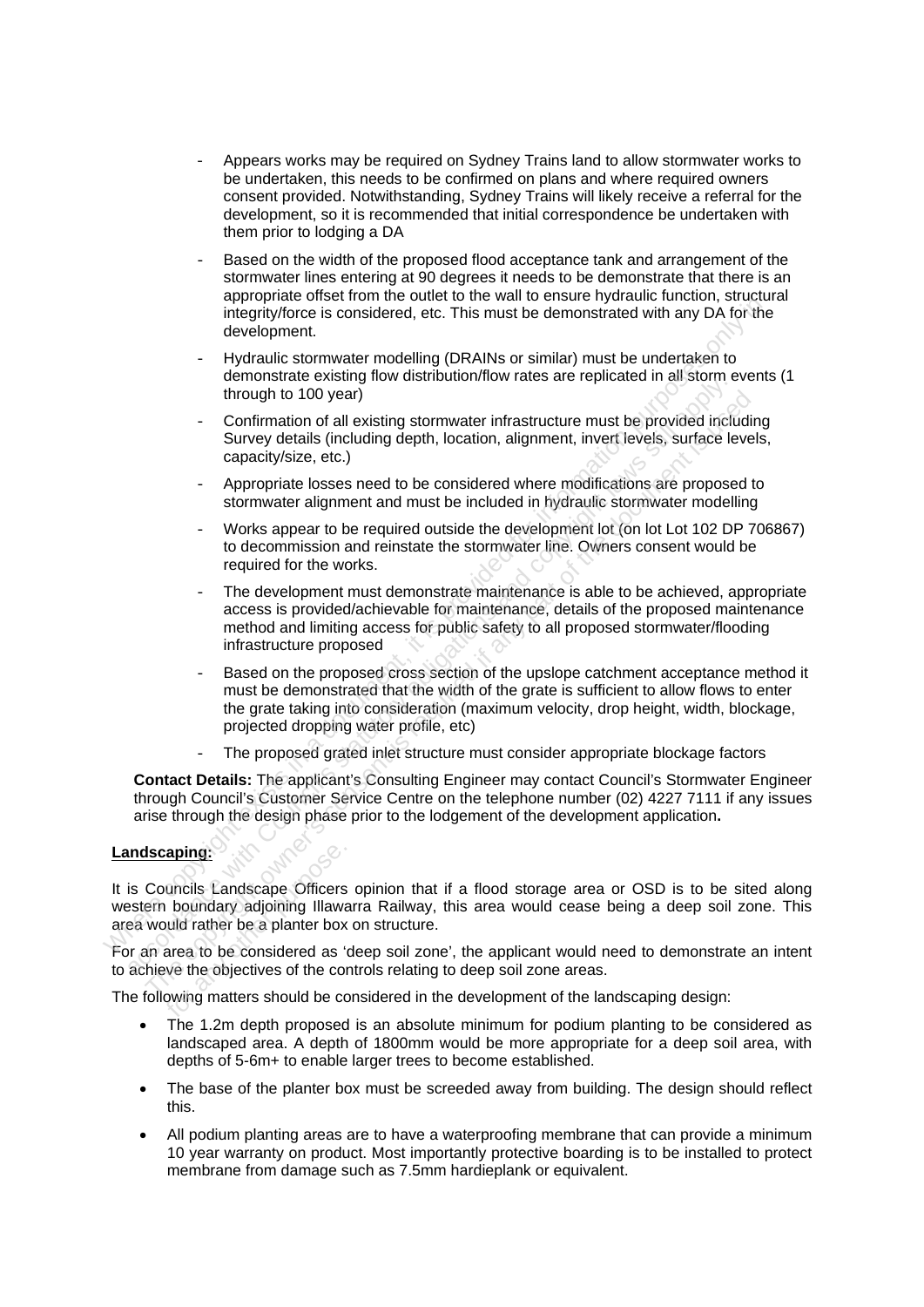- All podium planting areas are to be provided with an adequate drainage system connected to the stormwater drainage system. The planter box is to be backfilled with free draining planter box soil mix.
- If selected mulch is decorative pebbles/gravel, the maximum gravel pebble size is 10mm diameter.
- Large and small trees, shrubs and groundcovers to be installed.
- The applicant should consider establishing "Green Walls' along the western boundary to better achieve landscaped area objectives and provide a softer treatment of the development. With limited existing open space, consideration should be given to incorporating 'green walls' with the use of trellis and climbing plants trained over to make use of bare vertical walls and fencing along western boundary;
- Suggested species could be: trachelospermum jasminioides, vinca major, chlorophytum comosum, plectanthus parviflorus and Grevillea curviloba and substituted with Cayratia clematidea slender grape vine, Eustrephus latifolius Wombat berry, Geitonoplesium cymosum Scrambling lily, Legnephora moorei Roundleaf vine, Marsdenia rostata Common milk vine, Pandorea pandorana var. pandorana Wonga Wonga vine and Plectranthus parviflorus. There has been much development in this area over recent years. The applicant solution of estimation of the specific of the specific of the specific with the develop<br>with the use of trelis and climbing plants trained over to make use of bare non-<br>with the use of trelis and climbing pla • Suggested species could be: trachelospermum jasminioides, vinca major, chi<br>comosum, plectanthus parviflorus and Grevillea curviloba and substituted with<br>clematidea slender grape vine, Eustrephus latifolius Wombat berry, Suggested species could be: trachelospermum jasminiolodes, vinca major, chibrograminal partifloms and Grevillea curvilotios and substituted with Celematidea slender grape vine, Eustrephus latifolius Wombat berry, Geticohop
	- Consideration should also be given to the long term maintenance of this area and mechanical access.
	- Grating system would need to be trafficable for expected loadings.

Ensuring equal access to the site and streetscape with complying cross falls remains the primary objectives of Councils Landscaping Officers, and should remain a high priority in the design process.

Please note: If construction cost estimate is known you may obtain a lodgement fee quote by contacting Council's Customer Service Centre on the telephone number (02) 4227 7111

#### **WHAT INFORMATION IS NEEDED WITH A DEVELOPMENT APPLICATION?**

In order for Council to conduct a proper and informed assessment of your application, the following information must be submitted.

- Owner's Consent
- Survey Plan
- Site Context Analysis Plan
- Demolition Plan and Photographs
- BASIX assessment/certificate
- Statement of Environmental Effects
- **Design verification statement** BASIX assessment/certifice<br>Statement of Environment<br>Design verification statement<br>ADG assessment<br>Site Plan<br>Floor Plans<br>GFA diagram<br>Building Elevations Plans<br>Building Sections Plan(s)
- $\bullet$  ADG assessment
- Site Plan
- Floor Plans
- 
- GFA diagram<br>• Building Flevs • Building Elevations Plans
- Building Sections Plan(s)
- Shadow Profiles and Plans
- Schedule of External Finishes
- Photo Montages/Perspectives
- Streetscape Sketch
- Visual Impact Assessment
- Geotechnical Report
- Structural Engineers advice
- Flood Impact Report/Study
- Stormwater Concept Plan